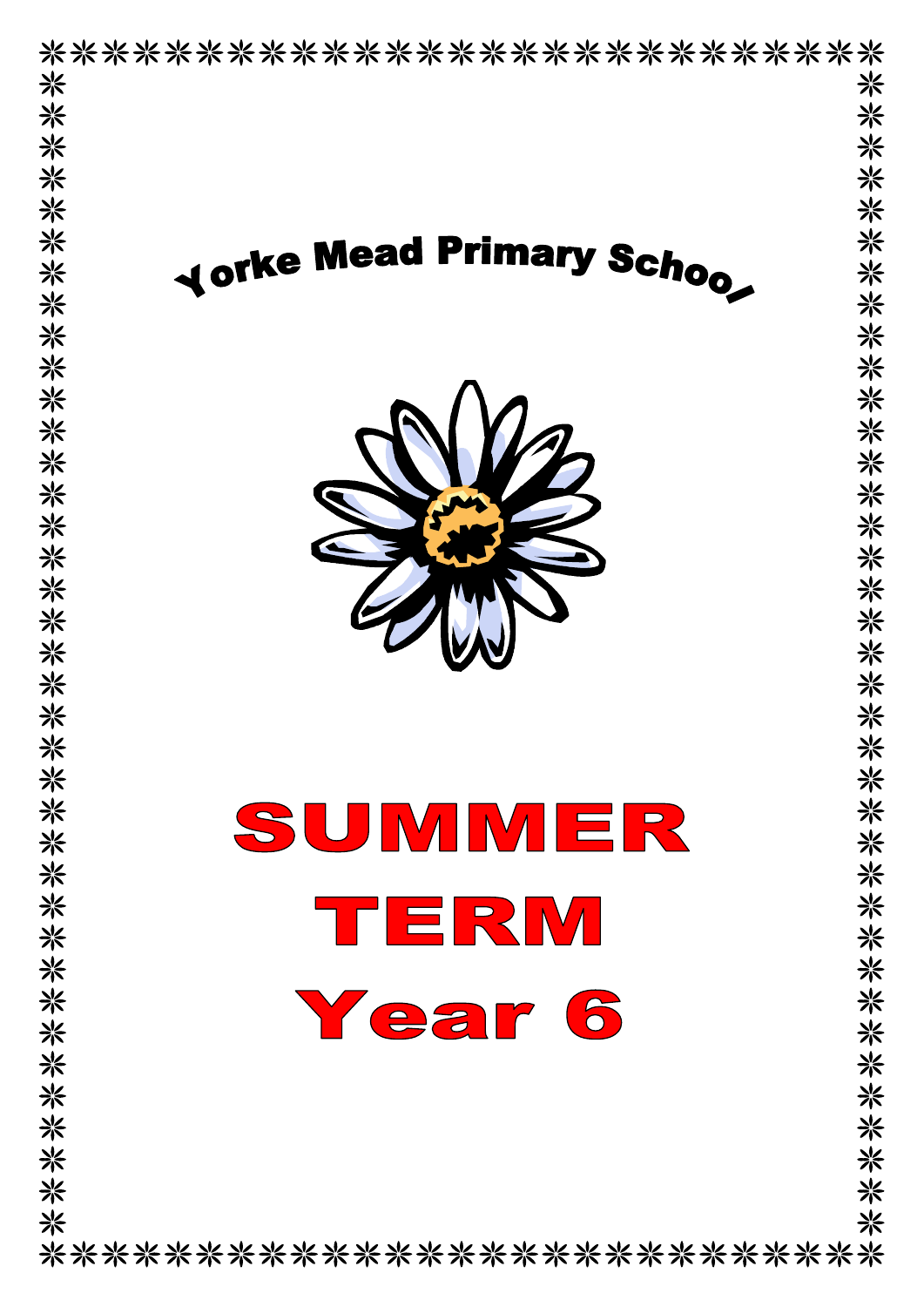| <b>Welcome to the summer term!</b>                                                                                                                                                 |
|------------------------------------------------------------------------------------------------------------------------------------------------------------------------------------|
|                                                                                                                                                                                    |
| We can't believe that it is the final term. It will start with us all focussing on preparation for                                                                                 |
| the SATS tests (week beginning 9 <sup>th</sup> May) and then a very exciting final half term where we                                                                              |
| will be busy with lots of events as indicated below!                                                                                                                               |
| Reminders of dates for your diary:                                                                                                                                                 |
| $19th$ May – Chessington                                                                                                                                                           |
| 25 <sup>th</sup> May - International day                                                                                                                                           |
| $26th$ May – Jubilee Celebrations                                                                                                                                                  |
| Inset days 27 <sup>th</sup> May, 6 <sup>th</sup> June, 27 <sup>th</sup> June.                                                                                                      |
|                                                                                                                                                                                    |
| $13th$ June – Science week                                                                                                                                                         |
| $13th$ June – Magistrates visit<br>$16th$ June – First Aid training                                                                                                                |
| $20th$ June – PGL week                                                                                                                                                             |
| 4 <sup>th</sup> July – Health & Well-being Week (sports week)                                                                                                                      |
| 14 <sup>th</sup> July – Hertfordshire schools' secondary transfer day                                                                                                              |
| $18th$ July – Leavers' evening                                                                                                                                                     |
|                                                                                                                                                                                    |
| <b>The Year 6 Team</b>                                                                                                                                                             |
| As you are aware, this year we continue to work as a team across both classes; children will                                                                                       |
| continue to be grouped for English where we can help to support their individual needs.                                                                                            |
| Your children have already formed strong working relationships with all three teachers who                                                                                         |
| will continue to be in school for four days. Mrs Feldman will work across both Year 6 classes                                                                                      |
| from Monday - Thursday.                                                                                                                                                            |
|                                                                                                                                                                                    |
| In Red Oak: Mrs Arora will be in school from Tuesday to Friday with Mrs Feldman teaching<br>on Monday. Mrs Southam will be the Red Oak TA.                                         |
|                                                                                                                                                                                    |
| In White Oak: Mrs Carter will be in school every day, with the exception of Thursday, when                                                                                         |
| Mrs Feldman will teach the class. Miss Royal will be the White Oak TA.                                                                                                             |
|                                                                                                                                                                                    |
| Mr Furlong will also be part of the team, with a responsibility for supporting guided reading                                                                                      |
| sessions and of course, teaching PE.                                                                                                                                               |
|                                                                                                                                                                                    |
| Please feel free to speak to any member of the Year 6 team, if you have any questions.<br>Alternatively contact us via the year 6 email address: year.6@yorkemead.herts.sch.uk (we |
| will check emails at least once a week- any urgent emails need to be sent directly to the                                                                                          |
| school office).                                                                                                                                                                    |
|                                                                                                                                                                                    |
| <b>Becoming independent:</b>                                                                                                                                                       |
|                                                                                                                                                                                    |
| Please continue to work with your child/children to develop their independence: organising                                                                                         |
|                                                                                                                                                                                    |
| themselves to assist their learning. This is even more important now that we are approaching                                                                                       |

# **Home Learning**

米米米米米 **Reading books should be in school every day**. We encourage the children to read daily and to fill in their reading diaries and have them signed at least once a week.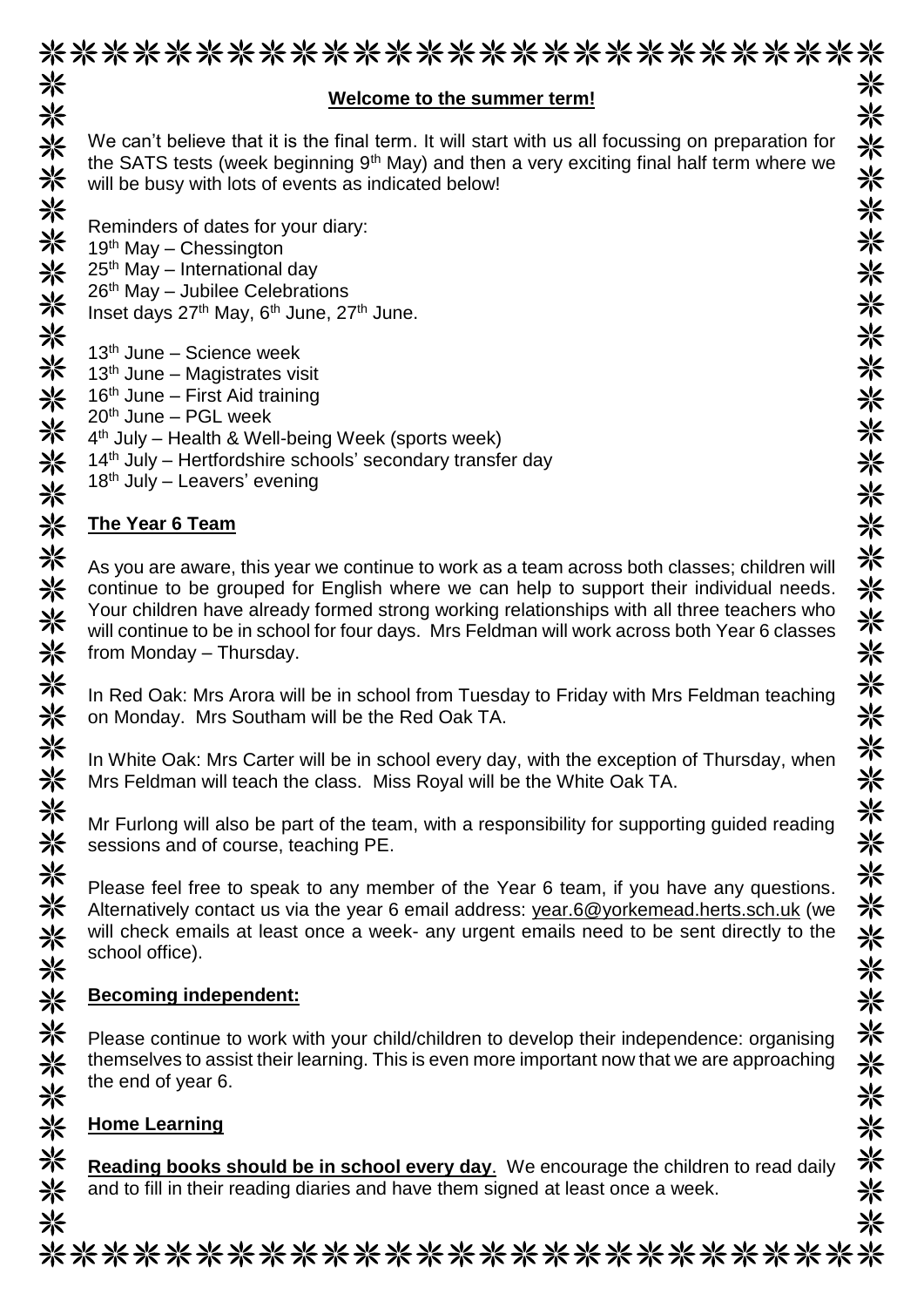

to practise spelling patterns, although there will not be set spellings to learn.

※ The children should also practise their **times tables** using *Times Table Rock Stars* regularly. ☀ <https://ttrockstars.com/>

**Maths home-learning and English home-learning** will be set, each week, using TEAMS and My Maths and need to be completed and returned punctually. Maths and English home learning will be **set every week on Wednesday to be handed in by Monday**.

In addition, for topic, a 'topic homework' grid will be given out at the beginning of the half term. This will list a number of activities that the children can choose from - the expectation being that they spend 1 hour a week on a task. The activities will range in length from 1-3 hours (project style).

Children who do not bring in their homework will be expected to complete it in their own time at school (e.g. lunch time) so please help them to organise themselves as this is essential preparation for secondary school. If your child is reluctant or unable to do their homework at home, please encourage your child to talk to a member of Year 6 before the due date.

#### **End of the School Day**

米米米米 Year 6 will continue to exit school through the rear classroom doors, following the one-way system. You may decide that your child is old enough to meet you at a quieter meeting point, on site or off site. If this is the case, or you plan to allow your child to walk home independently, we will need you to complete and return a consent form. This is a positive 米米米米 step in supporting the children's independence. All children should be told if the parent due to collect them is not there to walk back to school/ their classroom. They should not go home with another parent if this has not been planned and definitely not walk home themselves unless this is planned.

# 米米米米米 **TWITTER**

米

米米米

※

头头头

米米米米米米

Twitter is proving successful at Yorke Mead and it has become a great way for us to keep you updated about what is happening. Remember to follow us to find out what we are up to! Start following now and you won't miss out on anything. @6YorkeMead

# **Things to bring to school**

### **Reading Book**



The children will all have a chance to choose a reading book from the school or class library and will be **expected to read every day at home.** As it is beneficial for children to read to an adult, we hope that you will be able to read with your child at least once a week **signing their reading records three times a week**

as you do so, so that they can be awarded with reading reward stickers. Children who are not reading regularly, will be expected to read during their lunch time. Reading books need to be brought into school each day.



\*\*\*\*\*\*\*\*\*\*\*\*\* \*\*\*\*\*\*\*\*\*\*\*\*\*\*\*\*\*\*\*\*\*\*\*\*\*\*\*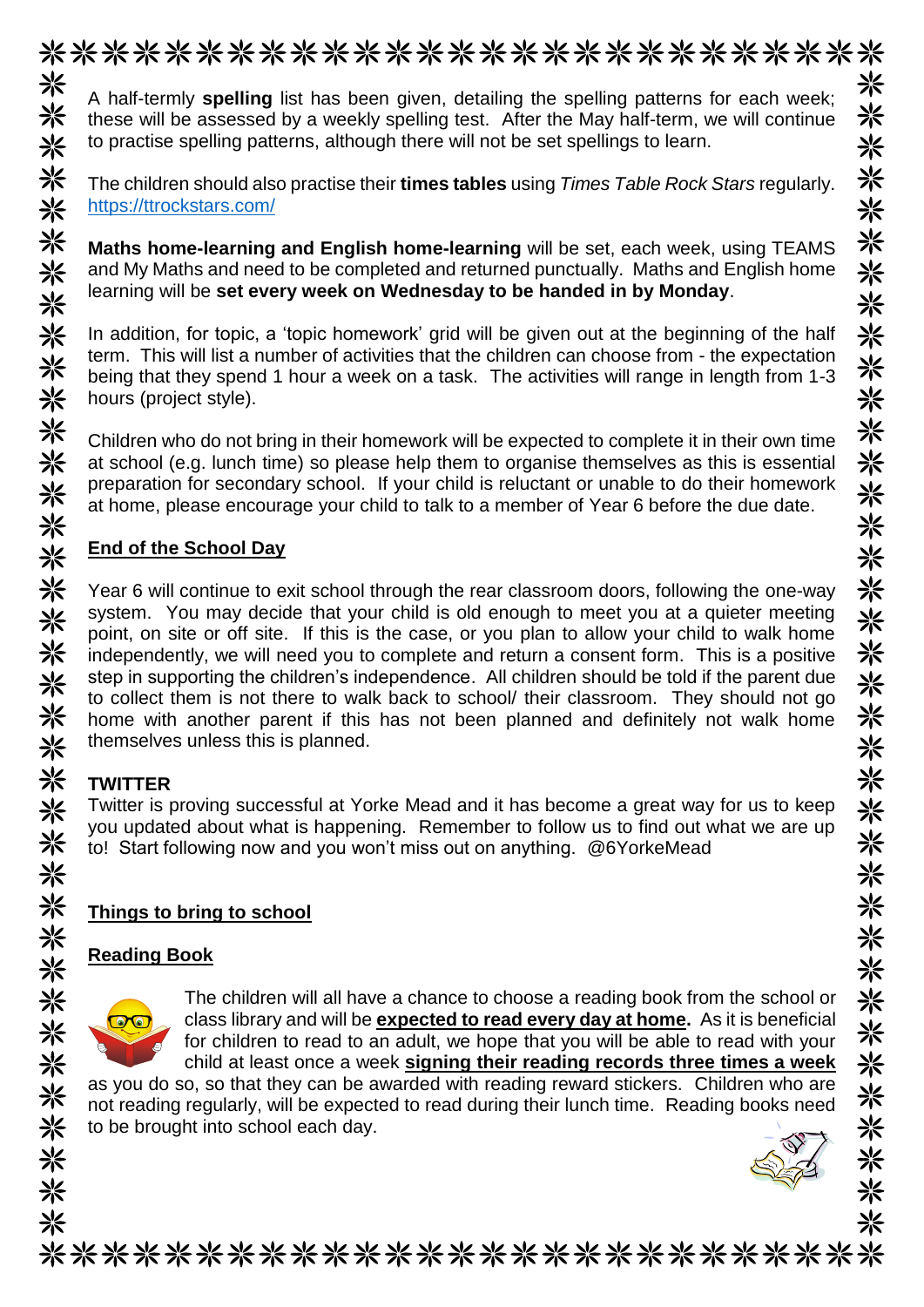#### \*\*\*\*\*\*\*\*\*\*\*\*\*\*\*\*\*\*\*\*\*\*\*\*\*\*\*\* 米米米 米 **PE Kit** 米 米 We will be developing our skills in cricket and games**. Please ensure that your child is**  米 **wearing their school PE kit on PE days, which will be Monday and Friday.** 米 米 Any jewellery worn will need to either be taken off during PE lessons or taped down. 关米米米 After half term the children will take part in Forest school sessions led by Mrs Walke. There 米 will be separate information about this in due course. 米 米 **A Bottle of Water** 米米米米米米 ※ We encourage the children to drink plenty of water during the school day. Children are 米 expected to bring a named bottle of water (no juice), to school and will have the opportunity to refill these regularly. Please do not send children with frozen water, as the condensation 米 makes tables and bags wet. 米 **Hand sanitiser and a packet of tissues** 米 \*\*\*\*\*\*\*\*\*\*\* 米 Please give your child a mini-bottle of hand sanitiser to keep with them in school. As we are now in the summer term, please send your child to school with a named bottle of sun 米 cream and a hat. ☀ ☀ **Snack** 米 Children can bring a fruit or vegetable snack to eat during the morning break. No chocolate, crisps or cereal bars please. 米 ☀ **Uniform** ※ Please make sure all items of uniform are clearly marked with your child's name. Only plain 米 stud earrings are allowed; no other jewellery or nail varnish should be worn in school. Long 米 hair must be tied back with a plain hair band – no excessive hair accessories please. **Year 6 Leaver Hoodies are for outdoor use** and can be worn on top of a school jumper or 米米米米 ☀ t-shirt, but are not to be worn in the classroom. They are allowed on PE days and on trips including PGL – please ensure your child's name is still legible! 米 米米米 **Mobile Phones** We understand that occasionally your child may need to bring a mobile phone to school if ※ 米 they walk to school independently. If you feel that your child needs to have a mobile phone ※ 米 in school, please fill in the consent form which can be collected from the office. **All phones must be handed in to the class teacher at the start of the day.** All children will be told 米 米 that they are not to use their phones on the school site.米 ☀ ※ 米 米米米米米米米 ⋇ ☀ ☀ 米 ☀ 米 \*\*\*\*\*\*\*\*\*\*\*\*\*\*\*\*\*\*\*\*\*\*\*\*\*\*\*